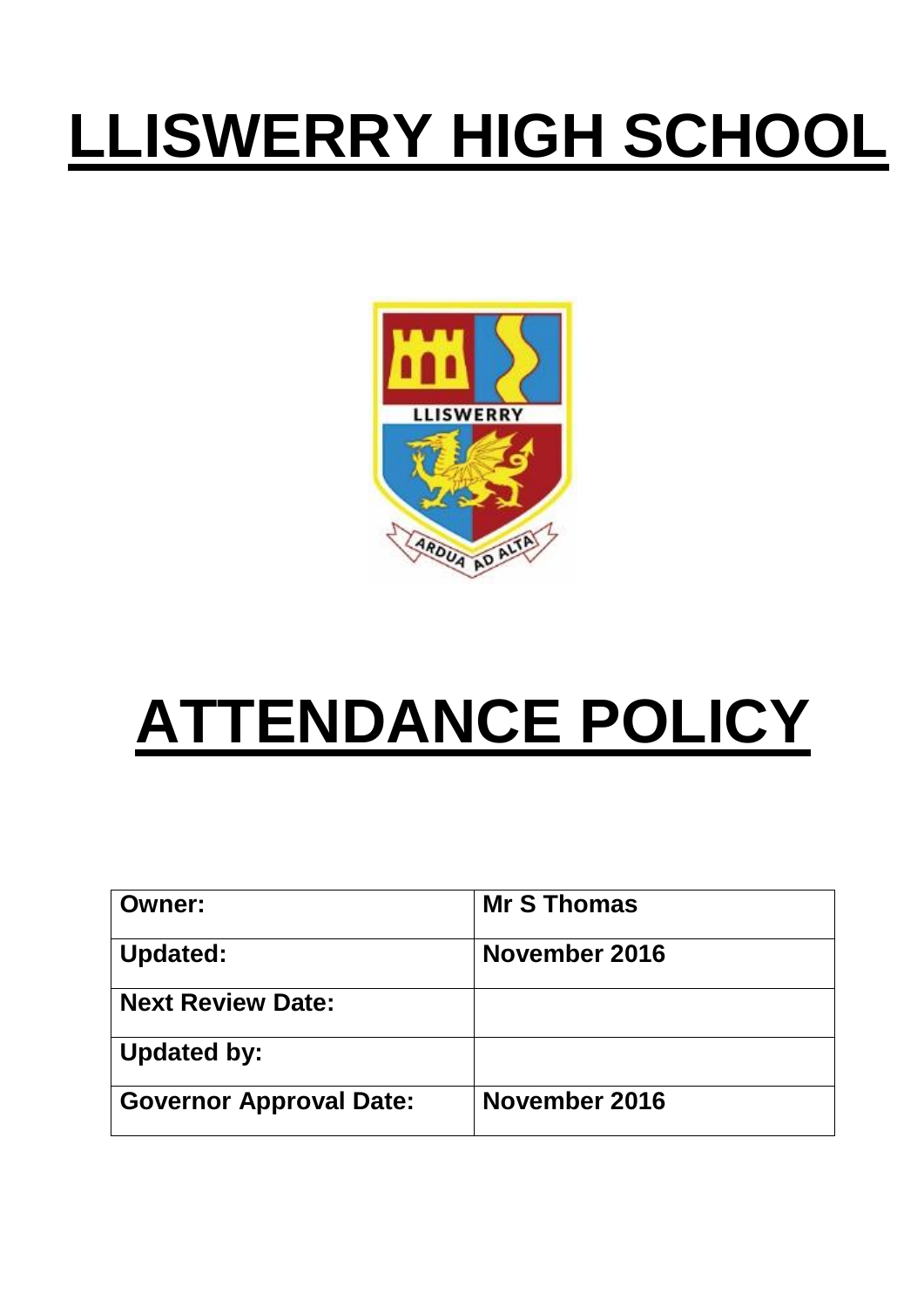## **LLISWERRY HIGH SCHOOL ATTENDANCE POLICY**

## **Introduction**

The school fully recognises the importance of regular attendance if pupils are to develop personally, socially and academically to their full potential and are to be prepared to meet the attendance and punctuality requirements of the work place. It is an important contributor to the school's mission of 'Learning for Life'. Furthermore, attendance levels of below 93% are viewed as unacceptable by the Welsh Government and the School Inspectorate. Our aim must therefore be for all pupils to achieve attendances above this figure.

There is clear evidence to suggest that irregular and low levels of attendance contribute to:

- academic underachievement
- the under-development of personal and social skills
- low levels of self-esteem and ambition
- difficulty in securing and staying in regular employment.

The school, parents and the LA's Education Welfare Service (EWS) all have a responsibility to promote the importance of regular attendance and to monitor and respond to cases of irregular attendance. It is important that this responsibility is carried out in a partnership with us all working together for the ultimate benefit of the pupils. It is however recognised that some pupils may have an impairment or condition which prevents them from attending on a regular basis. For these, every effort will be made to support the continuation of their education by for example, the providing of work for them to do at home together with additional support and guidance. Their attendance codes will also be adjusted in line with agreed procedures.

## **Aims**

This policy aims to ensure that attendance and punctuality remains a key focus for all, including governors, teachers, parents, pupils and partner agencies. We will strive to:

- offer a safe and friendly environment which welcomes children regardless of race, gender or ability.
- raise standards and ensure all pupils reach their full potential, through a high level of school attendance and punctuality.
- ensure all stakeholders receive communication about information on the importance of regular school attendance.
- identify those pupils with irregular attendance at an early stage and work with partner agencies to try and address any barriers that stop pupils from attending school regularly.
- keep accurate and up to date attendance data.
- ensure all pupils are safe, and for schools to follow the local authority's 'Children Missing Education' guidance.
- reward those pupils who have made significant progress in raising attendance levels.

This document is supported by the All Wales Attendance Framework. <http://gov.wales/topics/educationandskills/schoolshome/pupilsupport/framework/?lang=en>

#### **Legal Framework**

The law outlining attendance is:

#### **The Education Act 1996 which places a legal obligation on**:

- the local authority to provide and enforce attendance;
- school to register attendance and notify the local authority of a child's absence.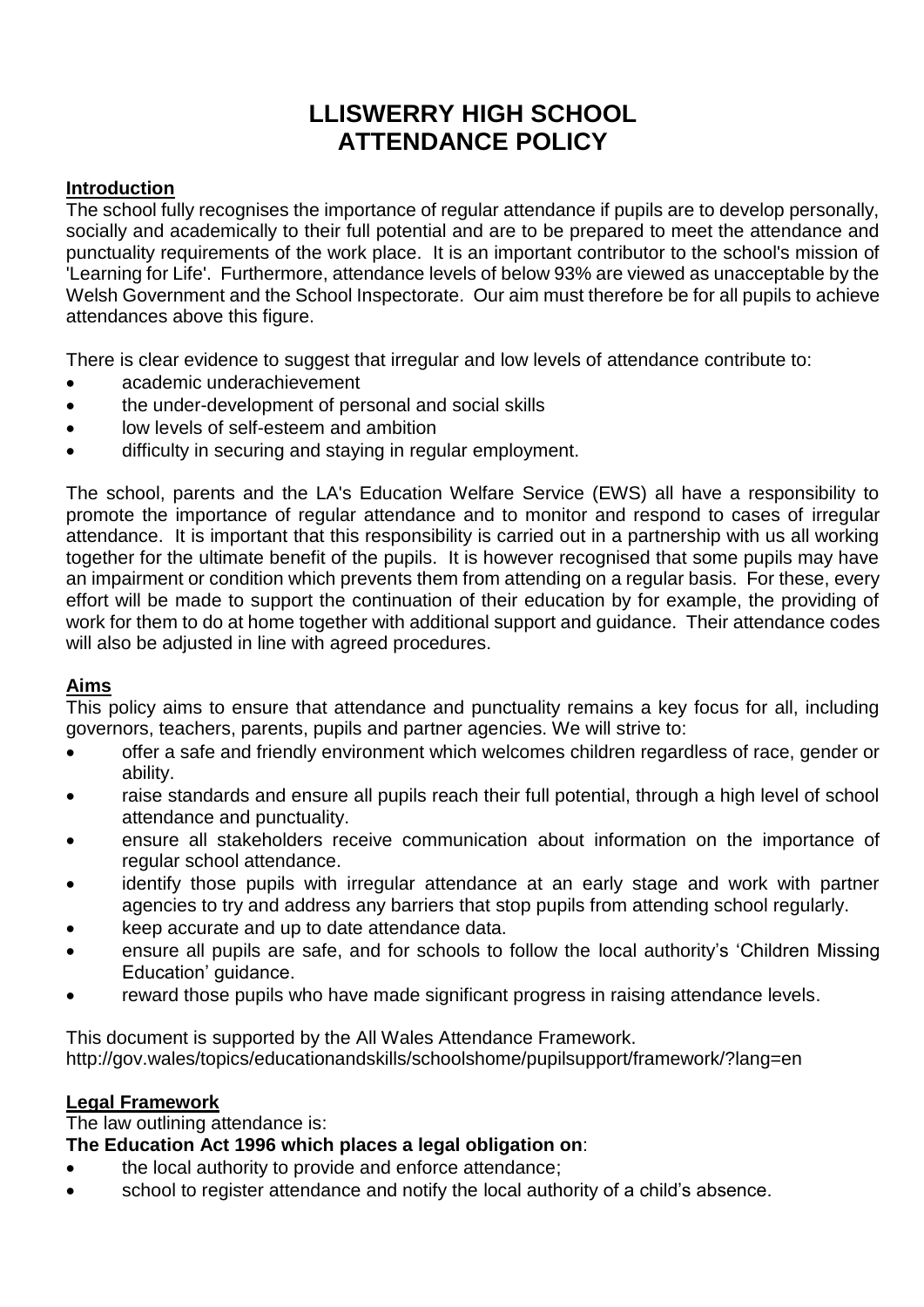#### **Section 7 of the above act states that**:

'The parent of every child of compulsory school age shall cause him/her to receive efficient, full time education suitable to his/her age, aptitude and ability and to any special educational needs he/she may have either by regular attendance at school or otherwise'.

#### **Section 444 further states that**:

'The parent of a child of compulsory school age registered at school and failing to attend regularly is guilty of an offence punishable in law'.

#### **School Attendance Orders (SAO):**

Under the Education Act 1996 section 437- 443 a School Attendance Order applies when a parent of compulsory school age fails to prove that the child is receiving a suitable education and where the authority believes the child should attend school. A School Attendance Order may be used to direct a parent to send their child to a specified school, and should be used when a pupil is not on roll at any school.

#### **The Education (Penalty Notice) Wales Regulations 2013**:

This legislation came into force in September 2014 and has given Local Authorities powers to issue fixed penalty notices (FPN). A code of conduct has been agreed by Newport City Council on the issuing of the FPN which includes the following criteria:

- Minimum of 10 unauthorised absences in a twelve week rolling term which do not have to be consecutive.
- Minimum of 10 sessions of lateness after the close of registration.
- Parents/carers who chose to take their children out of school on holiday during term time without authorisation from the Headteacher for a minimum of 10 unauthorised sessions.

The Headteacher will inform the parent by letter that the school may request a fixed penalty notice for unauthorised absence. If a FPN is requested, the Senior Education Welfare Officer (Senior EWO) for the Local Authority will review the case with the school, taking into account levels of absence, level of parental engagement, any equality implications, history of attendance and also any statement of special educational needs.

A fixed penalty notice warning may be issued and a period of 15 days will be monitored for an immediate improvement. A warning may not be issued in respect of an unauthorised holiday in term time.

A penalty notice is £60 if paid within 28 days in receipt of the notice, increasing to £120 if not paid within 28 days. If not received by 42 days then the local authority can prosecute parents for the child's absence.

#### **Definitions**

Compulsory school age – under section 8 of the Education Act 1996, children and young people should attend school from the start of the first term commencing after their fifth birthday. The ends of the term dates are 31st March, 31st August and 31st December. A young person ceases to be compulsory school age on the last Friday in June of the school year in which they have their 16th birthday.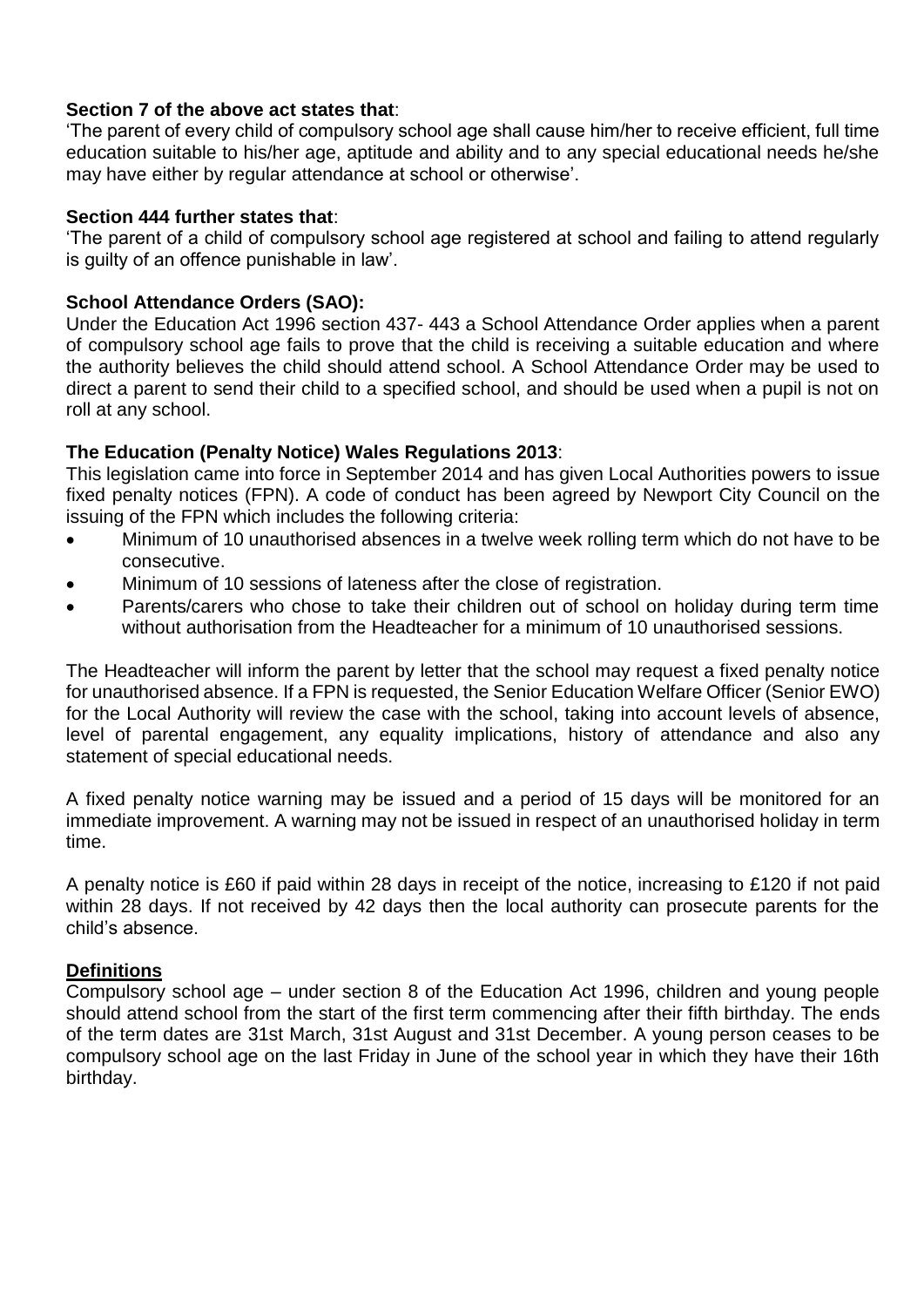'Parents' section 576 of the Education Act 1996 includes:

- All natural parents whether married or not.
- Any person who although not a natural parent, has parental responsibility for a young person or child, and any person, who although not a natural parent has care of a child or young person.

Meanings: *'EWS' – Education Welfare Service 'EWO' – Education Welfare Officer 'CME' – Children missing education'*

Attendance is everybody's concern and the school will expect all stakeholders to play a part in improving attendance. This will contain all having clear expectations and roles which include:

## **Role of Headteacher**

- To be responsible for overall management and implementation of this policy.
- Work closely with the school's governing body.
- Set attendance targets with the Local Authority, EAS challenge advisors and governors.
- To use discretion when receiving applications for holiday requests and to provide reasons to parents when a holiday in term time is not authorised.
- Regular attendance reports shared and provided to governors.
- Work closely with the local authority's Lead EWO and nominated school EWO, and other support services.
- To notify the local authority when a 'child is missing education' and follow the local authority's CME procedures.
- Ensure policy is readily available for stakeholders including on the school, and website.
- To work with the Local Authority and EAS Challenge advisors and to provide a comprehensive plan in terms of attendance.

## **The School**

- Weekly attendance is a standard item on the agenda which discussed each week at an SLT meeting with Heads of Key Stages, the Attendance Officer, FSM Attendance Officer & the EAL Attendance Officer present.
- The Head of each Key Stage meets the schools EWO weekly to discuss individual pupil attendance in order to target pupils.
- The use of the SIMS system which monitors attendance throughout the day.
- First day response resources and workload permitting, members of the school's support staff telephone parents or carers of absentees. Specifically targeted pupils, in conjunction with parents and external agencies, are also closely monitored and supported. Feedback is provided to the relevant HOY and form tutor weekly.
- Target setting for each pupil an attendance target is set and the attendance of each pupil is recorded against that target. Attendance information is displayed in form rooms and at parents' evenings. Individual improvement targets are also set and communicated via reports to parents. In the setting of these, consideration is given to any impairment or condition which may prevent pupils from attending on a regular basis.
- Rewards for good attendance various rewards are offered on an individual pupil basis. For example; Attendance raffles, Vivo rewards and gold 100% badges given out after a pupil achieves 100% attendance the preceding term.
- Assembly/tutorial programme attendance issues are included in assemblies and the tutorial programme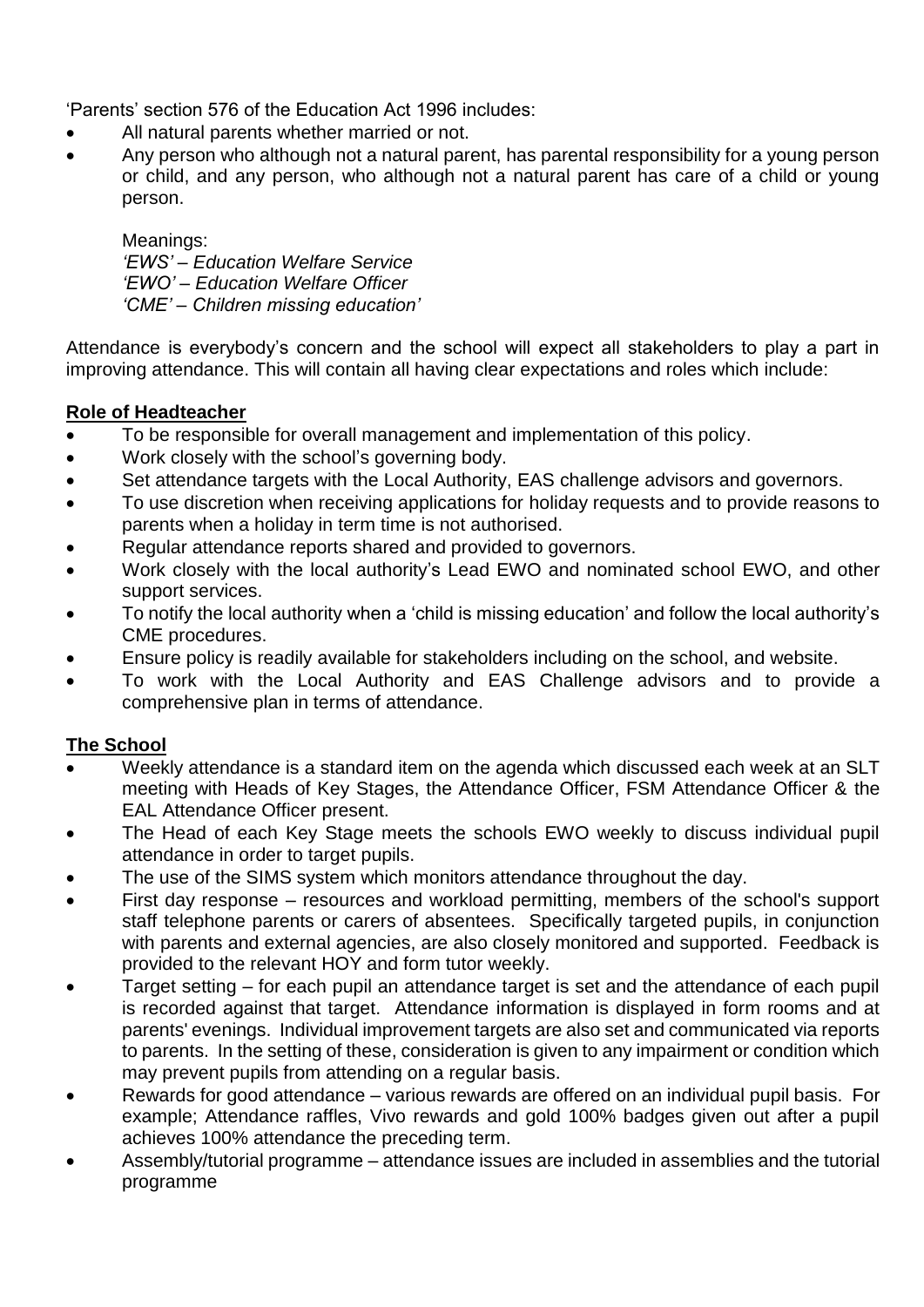- Attendance Panel Meetings with parents these are held in school and at home and allow for the reasons for poor attendance to be identified and strategies developed to support/encourage regular attendance.
- The school calls on GEMS support to get letters translated into the home language of pupils with poor attendance issues. Interpreters also accompany the schools EWO on home visits whereby parents do not speak English
- Sixth Form students on collaborative courses at alternative venues, will be monitored and followed up, if and when appropriate, by the Director of Post 16 Education at Lliswerry High School.

## **Governing Body**

- Approve the policy and amend if necessary.
- Receive reports from the Headteacher on a regular basis.
- Attend meetings as and when required.
- Ensure policy is shared with all relevant stakeholders.
- Lead governor for attendance is appointed.

## **Senior Leadership Team**

- Work with all staff responsible for attendance and punctuality.
- To look at attendance data on a weekly basis, linking in with the school EWO.
- Regularly check registers.
- Ensure all absences are recorded in line with the guidance of codes document including those unauthorised absences and no reasons provided.
- Regular and updated training on attendance for all relevant staff, using the Local Authority school data team.
- Raise issues of those staff not compliant with the completion of registers.
- Discuss any initiatives with all staff.

## **Heads of Year / Head of Key Stage**

- Ensure all pupil absences are recorded, and notes received.
- Registers are completed on a daily basis.
- Work closely with the school's attendance clerk.
- Work closely with the schools EWO, providing valid attendance data on individual pupils.
- To attend set and pre-arranged meetings with the EWO.
- Contact parents/guardians of those pupils who have not attended and not provided reasons for absence on a daily basis.
- Truancy concerns are dealt with.
- To arrange letters and meetings for those parents whose children's attendance poses a concern.
- To monitor patterns of irregular attendance.
- To provide rewards to those pupils with improved or excellent attendance.

## **Class Teacher/Form Tutors**

- To carry out the statutory role of completing attendance registers each morning and every lesson.
- Ensure absences are accounted for by ways of a note provided by parents.
- Follow up unaccounted reasons for absence and concerns raised to the Head of year.
- To continue to raise the profile of attendance to all pupils.
- Contact Attendance Officer with any queries.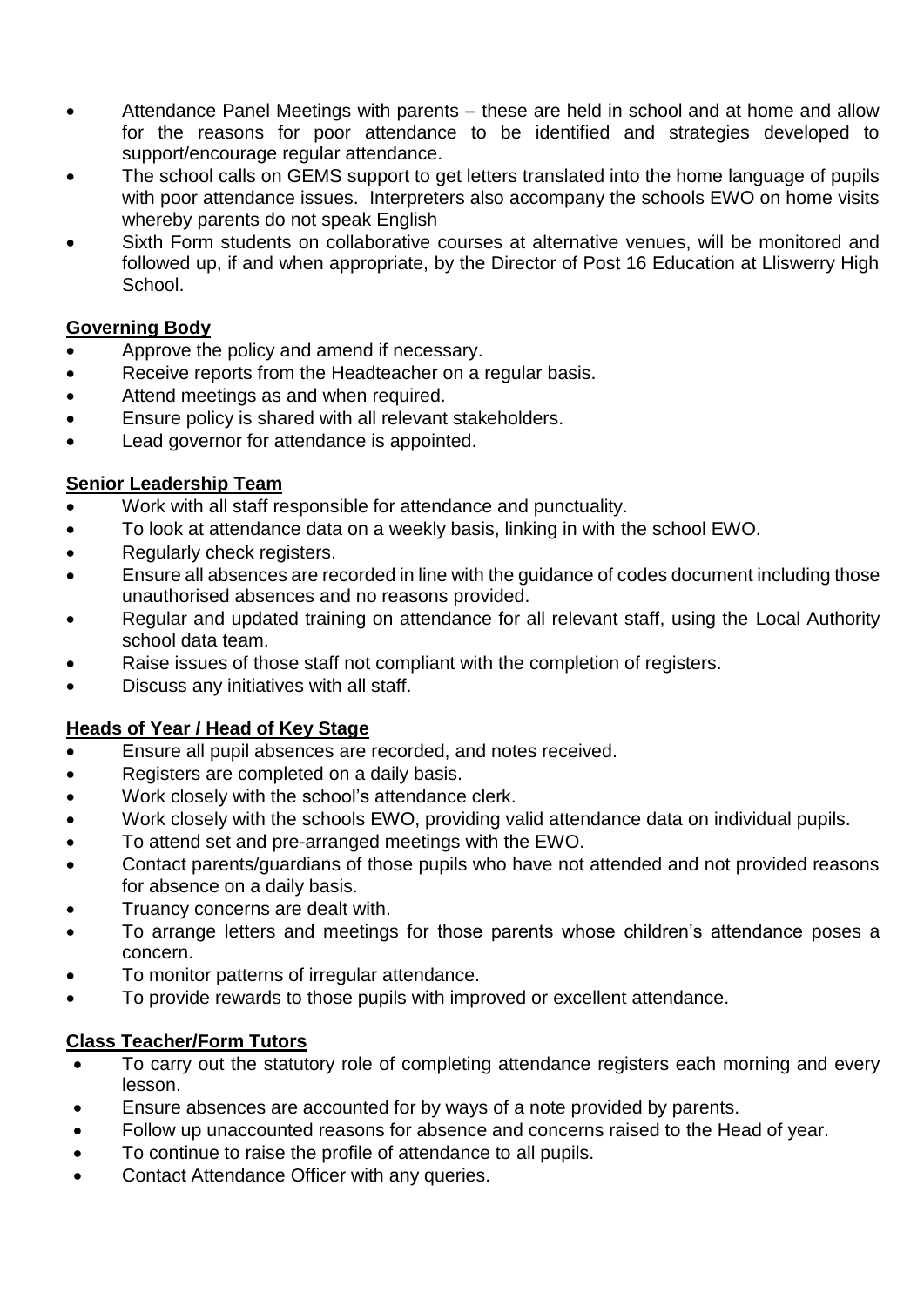## **Pupils**

- Attend regularly and on time unless unwell or received an authorised absence.
- Bring to school a note explaining reasons for absence and give to class/form teacher.
- Inform teacher of planned absences.

## **Parents**

- To ensure their children attend school regularly and punctually.
- To notify the school if their child is unable to attend, on the first day of absence and every day thereafter.
- To keep the school updated on parents/guardians contact details, including mobile numbers and new addresses.
- To work with school and partner agencies to address any issues of irregular attendance of their children.
- To work with their child in relation to homework, not completing homework is not a reason for missing school.

## **Unacceptable Reasons for Absence**

- Whole mornings or full days being taken off for doctor or dentist appointments.
- Holidays taken during term time or other reasons
- Occasions such as birthdays and shopping trips
- Looking after and taking to school younger brothers/sisters which results in non-attendance or late arrival in school
- Staying at home in order to let delivery people and other visitors into the house
- Part-time employment which results in school time being missed
- Taking the day off when a sibling attending another school has a training day
- Failing to attend school on the last days of each term

## **Role of Attendance Officer**

- To speak with parents on a daily basis to establish reasons for pupil's absence (First Day response).
- To record absences daily, registers as and when required.
- To 'mop up' missing marks, providing reasons and inputting reasons on the red flag system on SIMS.
- To contact those parents who haven't contacted school, or by telephoning parents individually in order to establish reasons.
- To work closely with EWO and support staff in school.
- To work with SLT and the Assistant Headteacher (Wellbeing) closely.
- To ensure transfer of CTF of pupils are completed in a timely manner and pupils are not removed from roll unnecessarily.
- To check messages, if necessary on the school's answerphone system.

## **Keeping School Registers**

The school's register is a legal document and under The Education (pupil registration) (Wales) regulations 2010 the school is required to keep an accurate record of attendance. Registers need to be marked twice a day, once in the morning and once in the afternoon.

Registers may be needed in a court of law if deemed appropriate.

Schools Information Management System (SIMS) is used in most schools across Newport to record all pupil's attendance.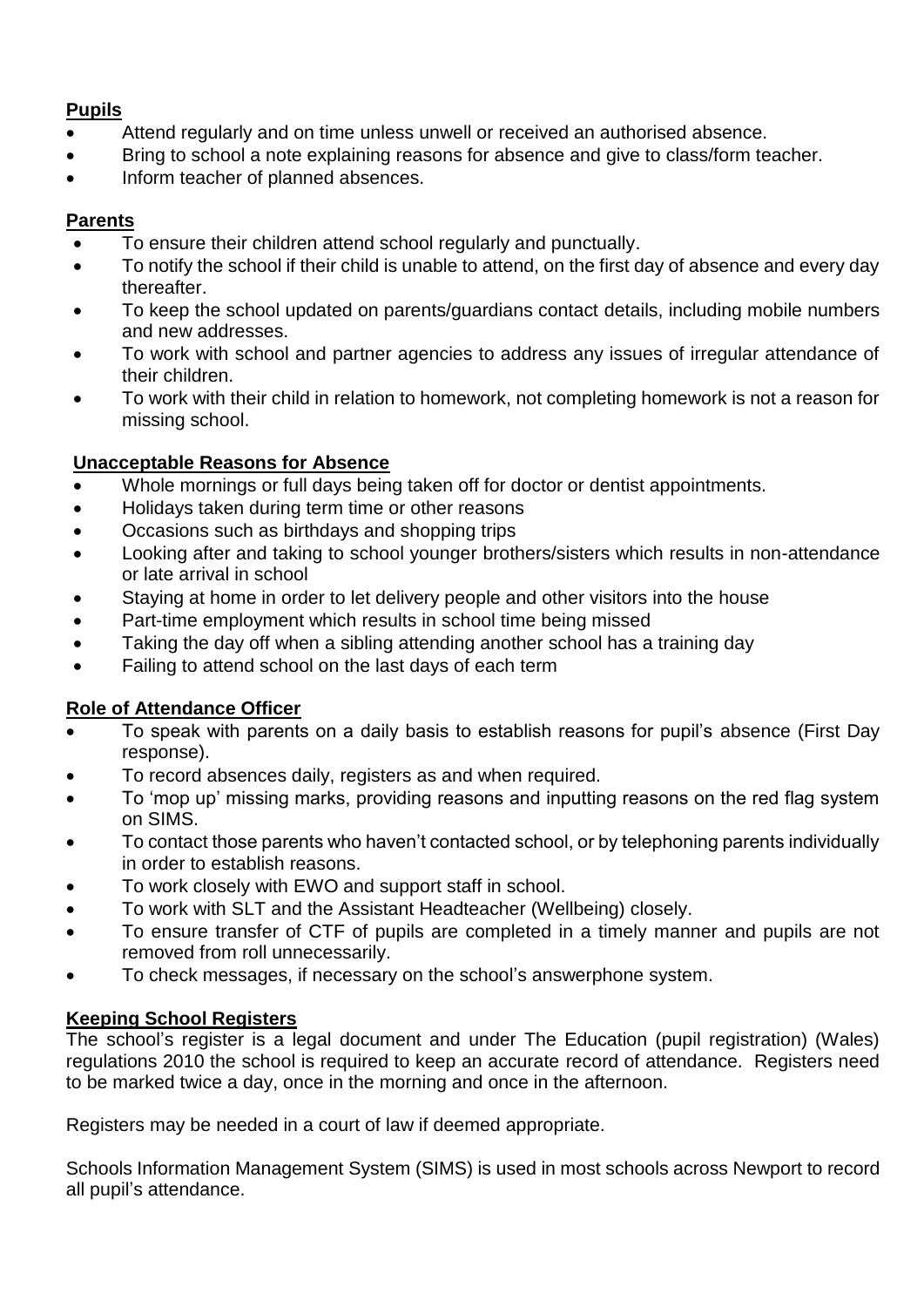By the end of the school week the school's overall attendance registers will be completed and an overall attendance figure will be calculated by the school.

#### **Types of Absences**

It is important for parents to understand the definition of the different types of absences. They are classed as unauthorised absence and authorised absence.

The schools Headteacher can only decide on whether an absence should be classed in either one of these categories, parents cannot. Absences may be authorised for the following reasons:

- Illness.
- Religious observance.
- Fixed term and permanent exclusions.

Examples of what are classified as unauthorised absence are the following, however they are not limited: Absences may be unauthorised for the following reasons:

- Truancy.
- Late after the close of registration.
- Staying at home for no reason condoned absence.
- Going shopping.
- Birthdays.
- Holiday not agreed by the Headteacher.

In addition, there are several codes classed as a present mark which include the following:

- Late before the close of register.
- Educated off site, pupils attending vocational courses at college/pupils attending alternative provision agreed by school.
- Sporting activity.
- Educational visit.
- Traveller absence.
- Interview.
- Work experience.
- Where pupils are on roll at school and also at another education establishment.

Please see appendix 1 which includes a breakdown of codes set by Welsh Government.

#### **Punctuality**

Punctuality is a legal requirement and pupils must attend on time. Persistent lateness has a detrimental effect on a child's learning and also disrupts other pupils within the class and throughout the school.

Those parents of pupils who are persistently late will be contacted by the school.

All pupils who are late must sign the 'late book' in school and must enter through the main doors of the school.

#### **Medical Absences**

Where a child is continually absent from school on the grounds of medical reasons, it will be necessary for the parent to provide medical evidence to school. This will be initiated by the school and the EWO which will result in the pupil and family receiving the appropriate support in assisting in attending school regularly. There may be times where a reintegration plan may be necessary which will be a partnership agreement between the family, pupil, EWO and school.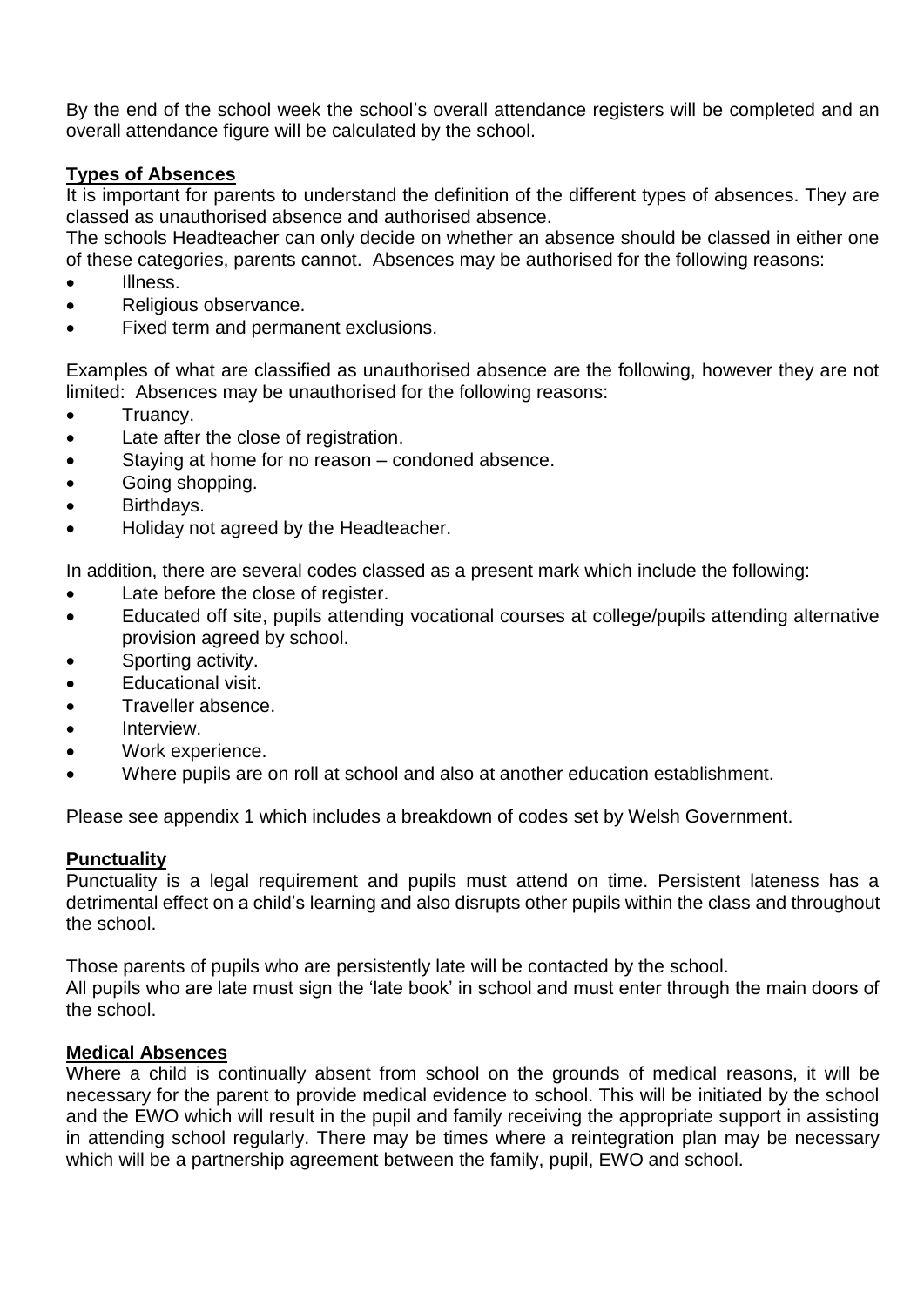## **Holidays During Term Time**

Parents do not have an automatic right to withdraw pupils from school during the school term for a holiday. Under the Education (pupil registration) (Wales) Regulations 2010, Headteacher's have discretion to authorise a holiday of up to 10 days during term time, over 10 days can only be authorised in exceptional circumstances.

All requests for holidays must be completed on the school's holiday request form and completed by the parents/guardians. (please see Appendix 2).

The Headteacher will make the decision and may include the following contributory factors:

- Time of year.
- Length of time.
- Overall percentage of attendance.
- Impact on the child's learning.

#### **School Procedures**

Parents are expected to contact school on the first day of absence and to provide reasons for their child's absence. This will then need to be followed up by an explanation note and handed into the class teacher/form tutor which will be kept on record by school.

If parents fail to notify school, then the school will make every effort to contact the parents and also other persons listed as a point of contact. The absence will be recorded as unauthorised if no contact is made. Failure to receive any contact on the third day of absence may result in the involvement of the EWO.

As a school we have a duty to safeguard all our pupils and under the Education & Inspections Act 2006, requires the local authority to make arrangements to enable them to establish the identities of children residing within Newport who not receiving an education. For example, these may be pupils who have not attended school for an excessive amount of time without any contact or reason for the absence. The duty lies within the Local Authority to investigate further. The Common Transfer File (CTF) will be sent to the forwarding school once being notified.

#### **Schools Strategies to Improve Attendance**

We aim that all pupils achieve 100% attendance, however there maybe instances where pupils unfortunately are unwell or have other legitimate reasons for school absence.

The school operates a 'Callio' process which provides parents with information of the links between attendance and attainment. This shows which category the child's attendance falls into when attendance is as follows:

| 95 - 100% Green        |
|------------------------|
| 92.5 - 95% Amber       |
| <b>Below 92.5% Red</b> |

NB: Where a child falls in between these categories they will be rounded up to the nearest whole figure.

Each parent will receive a 'Callio letter' on a half termly/termly basis informing them of which category they are currently in. This ensures that early intervention is received to pupils and families who are in need. (see appendix 3).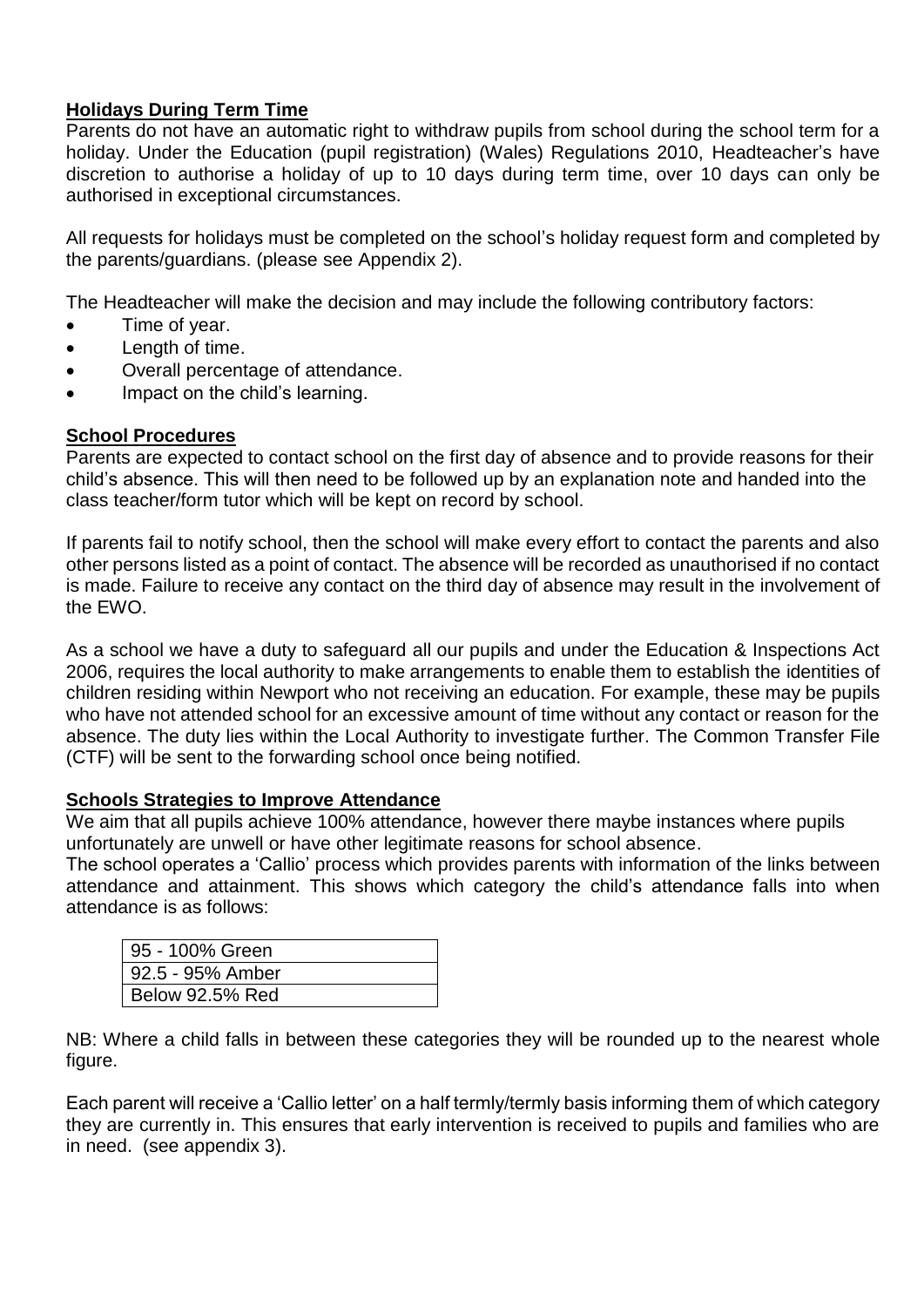#### **Pupil Involvement**

Pupils are nominated school councillors, mentors and mediators in order to assist other pupils in achieving improved attendance levels. By leading a good example this has a positive impact with those pupils underachieving due to irregular attendance.

By ensuring pupils are involved in this process and giving them responsibilities, it will improve their confidence and self–esteem.

#### **Schools Website**

The school's website will also provide parents, pupils, governors and the public with all the relevant attendance information including the school's attendance policy, along with all other schools policies and procedures.

#### **Schools Newsletters**

This is another way of communicating with parents, and our school's newsletters are sent out on a termly basis. This includes informing parents and pupils where the school stands showing overall attendance figures. All other attendance data and information will be included in every bulletin.

Parents will need to check the attendance information on a regular basis and also check on school holiday dates and inset dates for the school. Please ensure that you check regularly to ensure there is no confusion as wrong dates are not reasons for children to be absent from school.

#### **The School Environment**

The school will provide a happy, welcoming and organised environment to ensure all pupils enjoy learning which results in good attendance. It is staffs' responsibility to ensure that the classroom and the school is a happy place.

#### **Breakfast Club**

Our school has the privilege of offering a breakfast to all our pupils. Breakfast club starts at 8.00am which is supervised by school staff. By children having this opportunity it allows them to have breakfast with friends, and ensures they have had a meal at the start of the day which statistics shows helps the thinking process.

#### **Staff Awareness**

All staff are fully aware of the importance of regular school attendance, and pupils will regularly be made aware of this during the school day from staff.

#### **Attendance Assemblies**

Celebrating attendance should be a priority, and involving pupils gives them an incentive, motivation and encouragement, with a sense of self - worth. This promotes the wellbeing of children as well as rewarding them.

This is sometimes delivered by power point, or by inviting our pupils on stage to receive their Gold Reward Badge for 100% attendance.

#### **Transition Process**

As we are all aware it is difficult at times to deal with change. We as a school appreciate that pupils find it hard to cope with the transition from year groups and also from primary to secondary school. Our school ensures that we have all staff involved in this process and taster days for all pupils are set.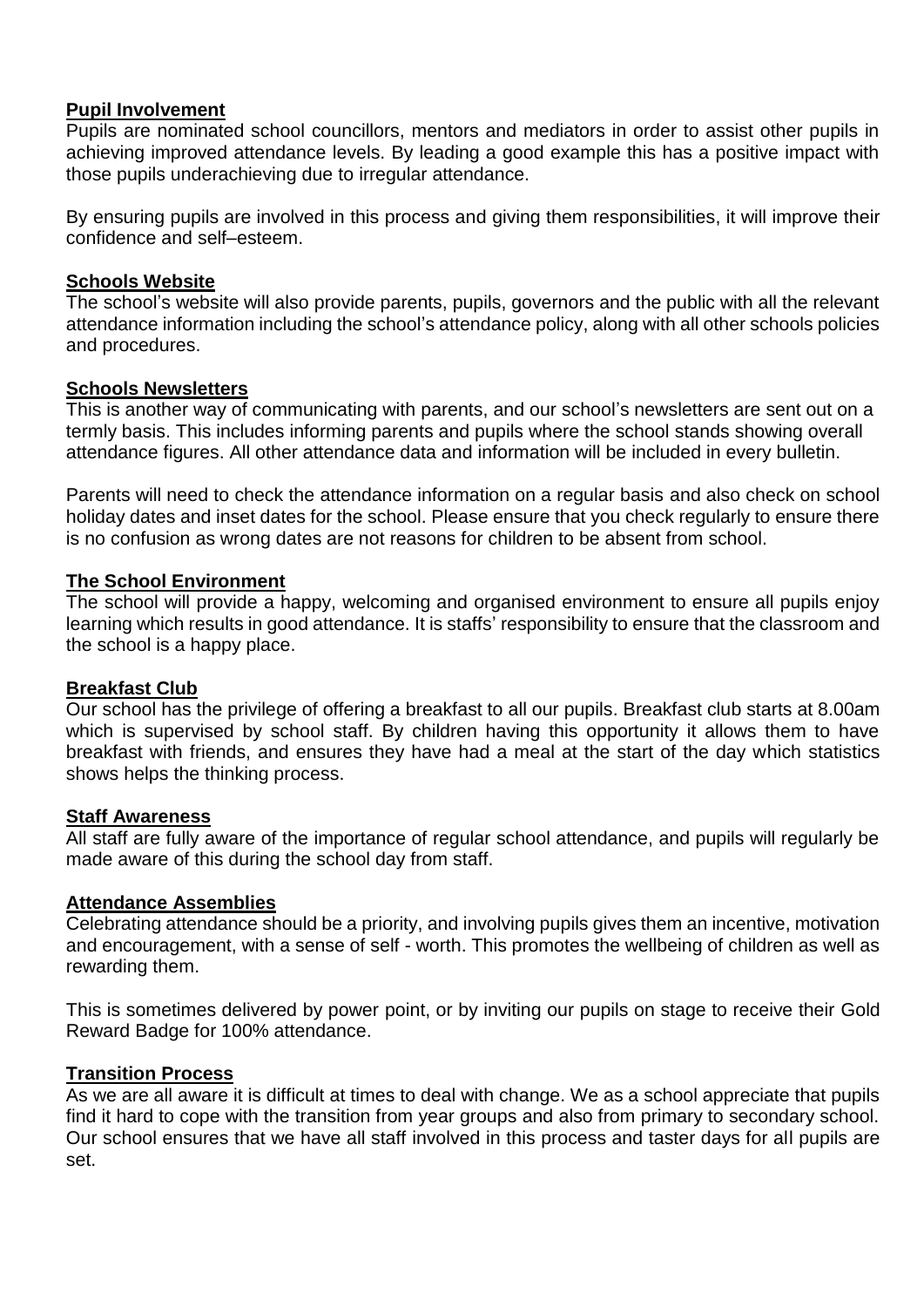## **Parents' Evening**

Parents' evenings may offer the support of the pastoral staff if parents need advice and guidance or additional support in trying to ensure the regular school attendance.

## **Rewards**

Our reward scheme includes pupils, and also local businesses within the community. Rewards can include the following:

- Class breakfast to celebrate attendance.
- Gold badges for 100% attendance.
- $\bullet$  End of the month raffle per year group. 93% attendance = 1 ticket, 100% = 5 tickets for the draw.
- Vouchers given at Founders Day celebrations.
- VIVOs 5 VIVOs for weekly 100% attendance.
- Tickets for Newport County Football games.

## **Additional Attendance Strategies**

## **Role of the Local Authority Education Welfare Service**

The Education Welfare service is a statutory service which supports schools in ensuring all pupils attend school regularly. We have a designated EWO who visits the school on a regular basis, depending on need.

The school, in a joint discussion will then refer the pupil to the EWO if necessary. Individual circumstances of each pupil will be considered. The EWO will then either send a letter home informing parents of your child's attendance, make a telephone call home, invite you into school or/and will conduct a home visit.

Parents have a legal duty to ensure their children attend school regularly and punctually, or otherwise, under the Education Act 1996. Where parents fail to ensure the regular attendance of their child or otherwise are committing an offence and the EWO will need to be informed.

It is unfortunate on occasions but a punitive approach may be needed which may result in prosecution of parents. However, the EWS does not take this lightly and will endeavour to work and support parents, schools and pupils to improve attendance levels.

## **Role of School's Challenge Advisors**

Our school works closely with the Education Achievement Service (EAS) which provides us with a nominated Challenge Advisor who visits our school and advises and supports us in our school improvement process. Challenge Advisors, senior Local Authority Staff and EWO's works closely with those schools needing additional support where attendance is a concern.

## **Good Practice Strategies**

In addition to the strategies above, other initiatives may be conducted at any point.

## **Attendance Panels**

Attendance panels are seen as good practice in schools and involve school governors, member of senior staff, EWO, parent and on occasions include the pupil. Whilst the panel's aim is to address the attendance of pupils, it is not always in the best interest of the pupil to be out of class.

Parents are invited into school to discuss their child's attendance, with a view for an action plan to be completed and signed which will regularly be reviewed. Letters of invitation will be sent to parents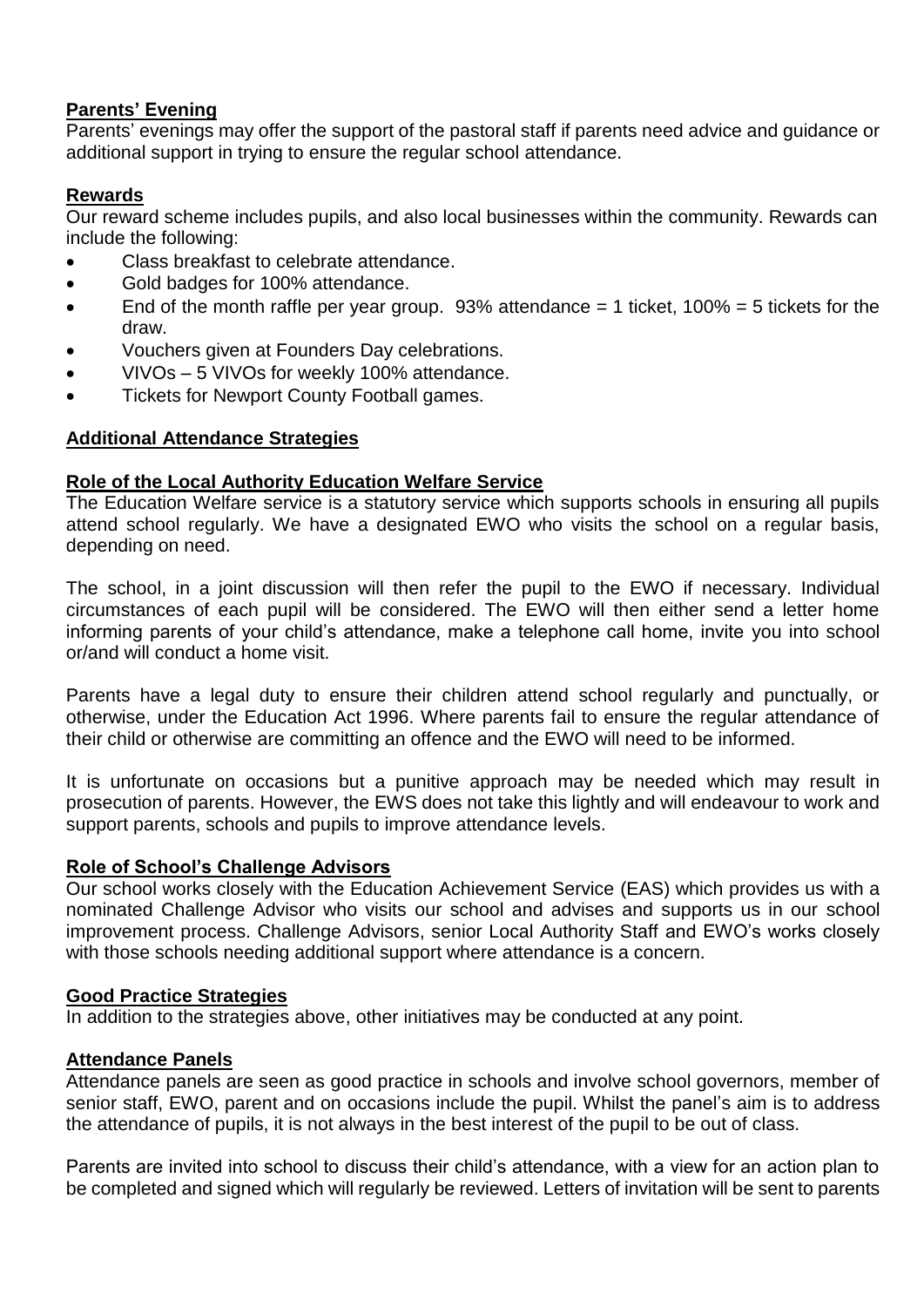in advance and parents are asked to notify school as to whether they will be attending or not. If they are not available to attend then another letter will be sent. Failure to attend without notification may result in a visit or telephone call from the EWO.

#### **Truancy Patrols**

Truancy Patrols are initiated by the school's police liaisons officers. Under the Crime and Disorder Act 1998 this gives the Police the power to remove truants on the day of the truancy patrol. Any child found unaccompanied by an adult can be taken back to school or to a designated place of safety.

Parents and pupils' details are logged, along with the reasons for the pupil being out of school. These patrols are held as and when needed throughout the academic year.

#### **First Day Contact**

Whilst we as a school operate a first day contact, there may be times where the Attendance Officer will conduct this, and contact parents of those pupils who are absent on a specified day. This is deemed as good practice and identifies those pupils who are regularly absent at an early stage with a view to referring to additional support services.

#### **Data Collection**

Our school's attendance data is continually being tracked and monitored electronically both on an individual pupil level, groups of leaners and as a whole school. This data is collated by the Lead EWO and shared amongst all schools across Newport on a monthly basis.

#### **Monitoring and Reporting**

The school will regularly provide reports to the governing body, senior leadership management and challenge advisors, and the local authority which will inform them of current attendance. In addition, parents will also be notified through the school's regular communication channels.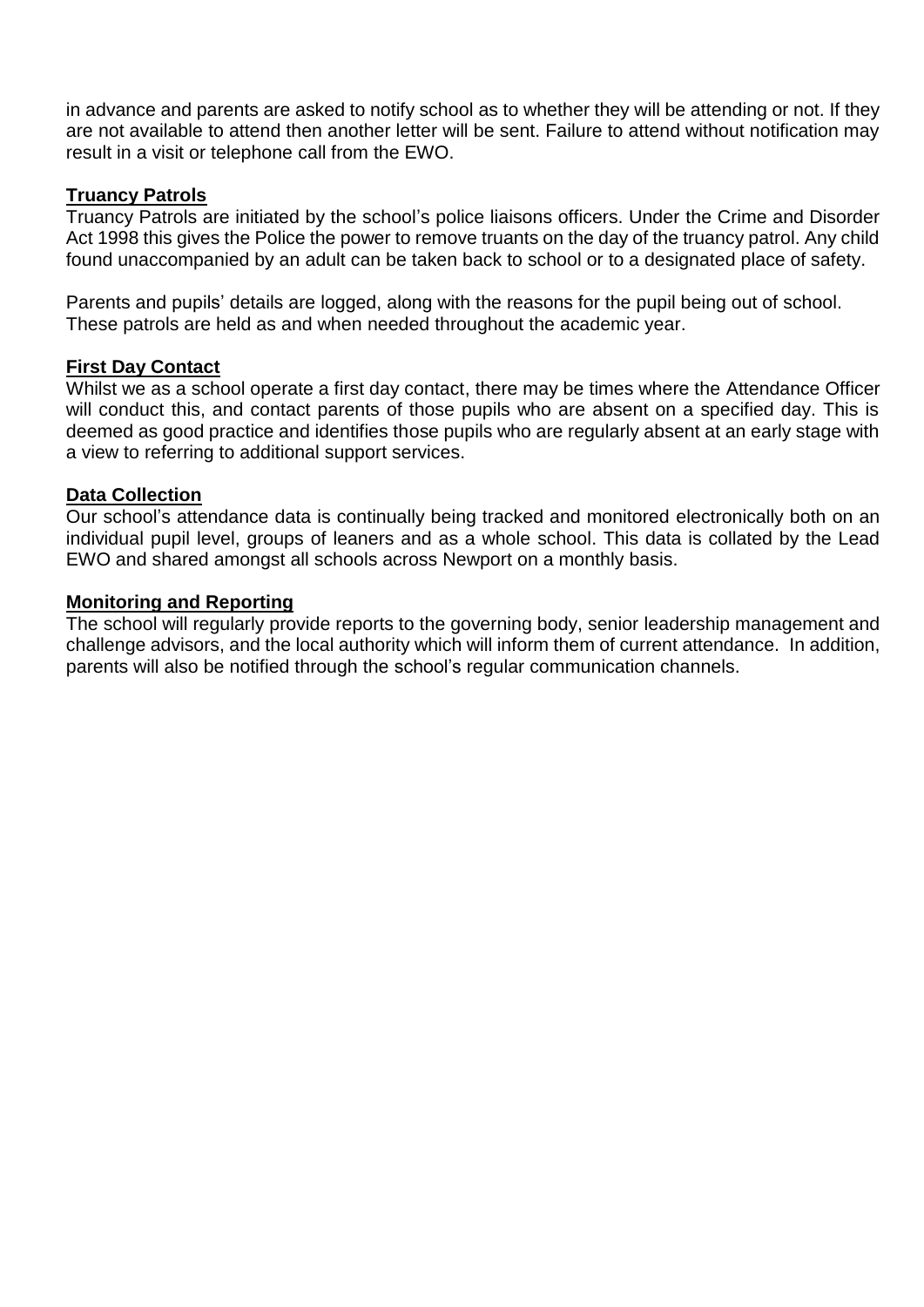## **Appendix 1**

| Code                    | <b>Meaning</b>                                          | <b>Statistical meaning</b>    |  |
|-------------------------|---------------------------------------------------------|-------------------------------|--|
| $\bigwedge$             | Present at registration                                 | Present                       |  |
| L                       | Late but arrived before register closed                 | Present                       |  |
| B                       | <b>Educated off-site</b>                                | Approved educational activity |  |
| D                       | Dual registered                                         | Approved educational activity |  |
| $\overline{P}$          | Approved sporting activity                              | Approved educational activity |  |
| V                       | Educational trip or visit                               | Approved educational activity |  |
| $\mathsf J$             | Interview                                               | Approved educational activity |  |
| $\overline{\mathsf{W}}$ | Work experience (not work based learning)               | Approved educational activity |  |
| $\overline{\text{C}}$   | Other authorised circumstances(not covered              | Authorised absence            |  |
| F                       | by another code)                                        | Authorised absence            |  |
| H                       | Agreed extended family holiday                          |                               |  |
|                         | Agreed family holiday<br><b>Illness</b>                 | Authorised absence            |  |
| M                       |                                                         | Authorised absence            |  |
| $\overline{\mathsf{S}}$ | Medical/dental appointment                              | Authorised absence            |  |
| $\overline{\mathsf{E}}$ | <b>Study leave</b><br>Exclusion                         | Authorised absence            |  |
| $\mathsf{R}$            |                                                         | Authorised absence            |  |
| T                       | Religious observance<br><b>Traveller Absence</b>        | Authorised absence            |  |
|                         |                                                         | Authorised absence            |  |
| $\mathsf{N}$            | No reason provided for absence                          | Unauthorised absence          |  |
| $\overline{O}$          | Other unauthorised absence( no explanation<br>provided) | Unauthorised absence          |  |
| G                       | Family Holiday (not agreed                              | Unauthorised absence          |  |
| $\overline{\mathsf{U}}$ | Late arrival after the close of registration            | Unauthorised absence          |  |
| $\overline{\mathsf{x}}$ | Un-timetabled sessions for non- compulsory              | Not required to attend        |  |
|                         | school age                                              |                               |  |
| Υ                       | Partial and forced closure                              | Not required to attend        |  |
| $\overline{Z}$          | Pupil not yet on roll                                   | Not required to attend        |  |
| $\overline{\#}$         | School closed to all pupils                             | Not required to attend        |  |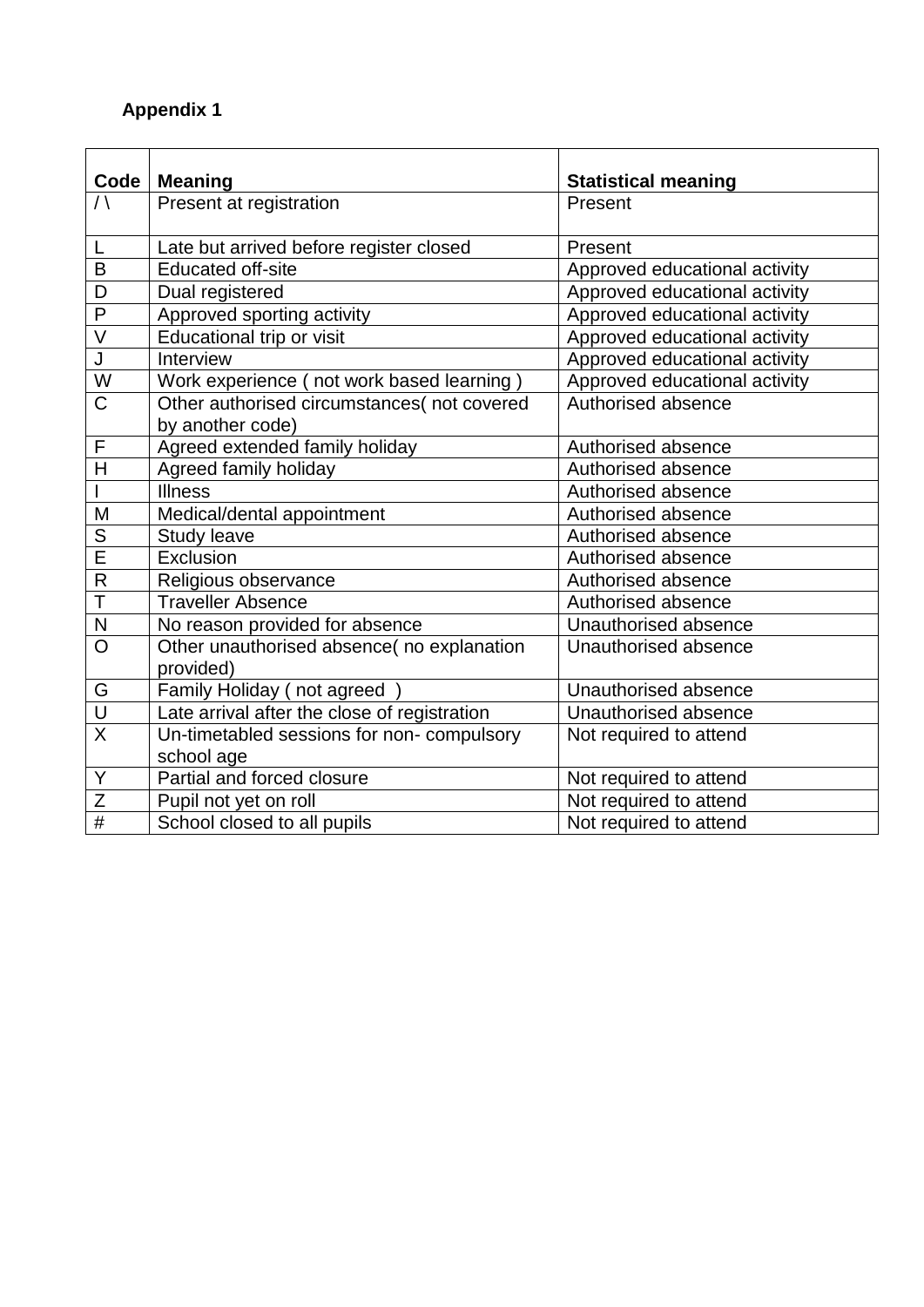## **Appendix 2**

## **Holiday in term time request**

Section A

To be completed by the Parent/Carer at least 2 weeks in advance.

| Name of<br>Child: | <b>Class</b> | dob | Address | Tel no. |
|-------------------|--------------|-----|---------|---------|
| 1.                |              |     |         |         |
| 2.                |              |     |         |         |
| 3.                |              |     |         |         |
| 4.                |              |     |         |         |

Holiday dates: (including possibility of late flight arrivals if possible)

From: ……………………………………. to ………………………………………………..

Destination ……………………………………….

(NB – This is for child protection reasons ensuring all our children are safeguarded)

#### **Declaration:**

I understand that this holiday request may be authorised or not authorised and the Headteacher will use his/her discretion in making the decision based on my child's circumstances. If the Headteacher does not authorise this holiday, this may lead to a request for a Fixed Penalty Notice to the Local Authority Lead EWO which will be determined in line with the school's attendance policy. (Please ask for a copy at school or the schools website)

Parent/Guardian ……………………………………………………………

#### Section B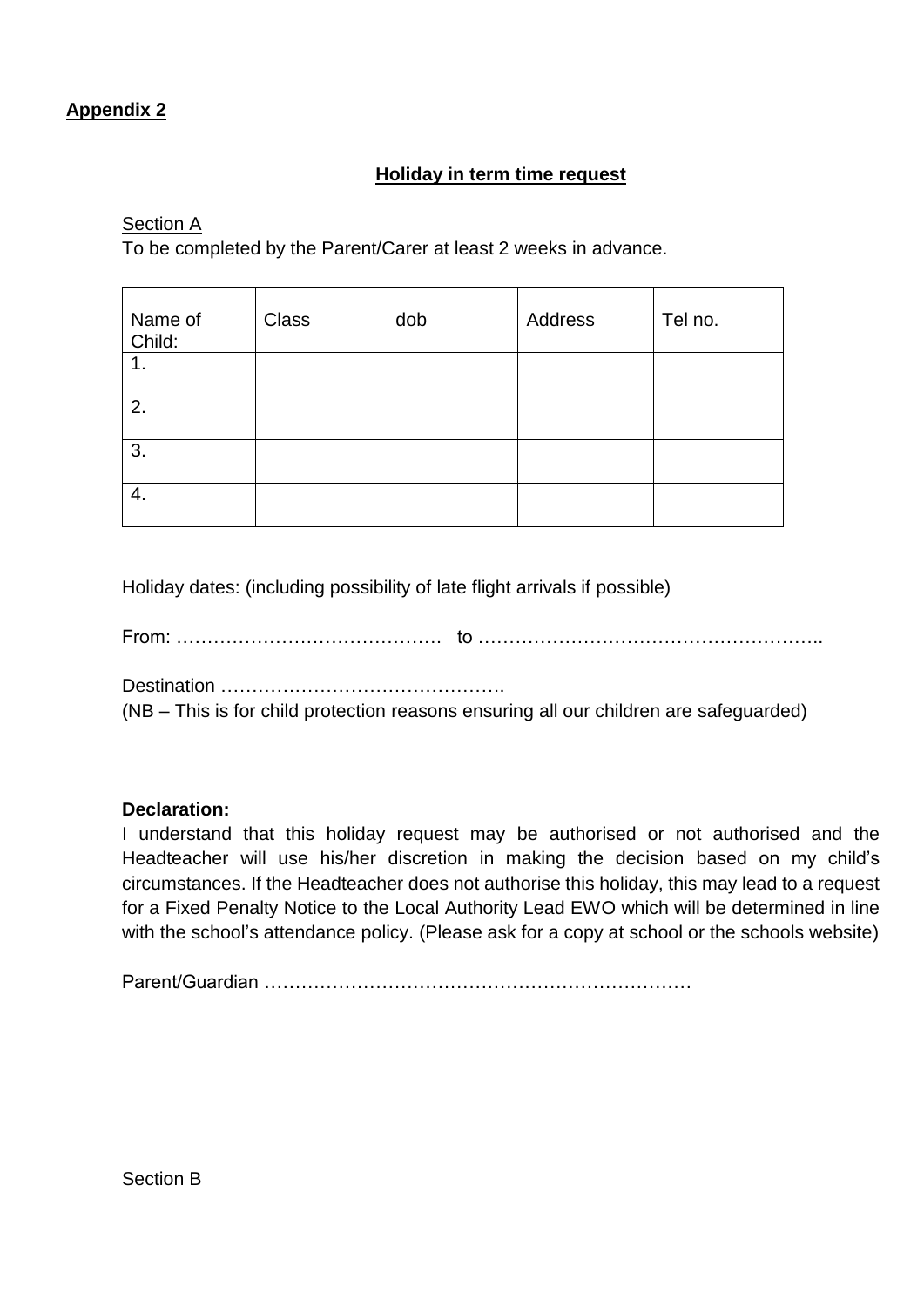To be completed by the Headteacher within at least 1 week from the request.

Reasons for not authorising ………………………………………………………….

……………………………………………………………………………………………………… ……………………………………………………………………………………………………… ………………………………………………………………………………………………………

………………………………………………………………………………………………………

Reasons for authorising …………………………………………………………………

………………………………………………………………………………………………………. ……………………………………………………………………………………………………… ……………………………………………………………………………………………………….

……………………………………………………………………………………………………

I, as Headteacher has authorised/unauthorised (\* delete) the following holiday request for the reasons specified above.

Please see attached attendance registration certificate.

Signed ……………………………………………………………….

Headteacher

A copy will be retained on file for our records.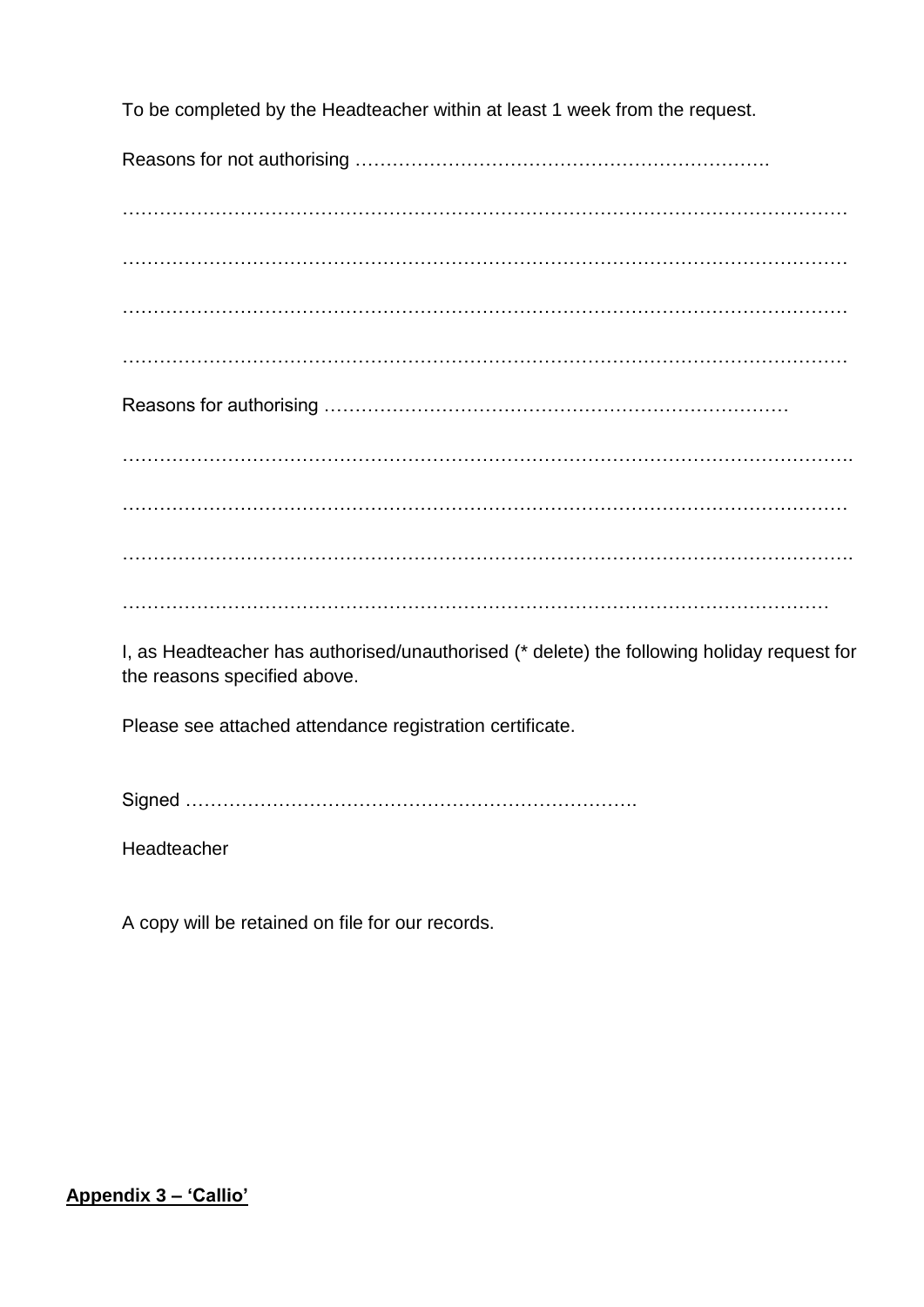Communicating children's attendance levels on a regular basis with parents is vital when improving attendance. Therefore, through the use of SIMS and SIMS Discover colour coded letters are sent each half term to all parents informing them of their child's current attendance and where this falls on the colour chart. It is very clear and easy to understand; explaining how much school time has been lost to absence and the impact on their child's education as a result.

| Annual<br><b>Attendance</b> | <b>School Missed</b>                              | <b>Result</b>                                                                                                                                                         |
|-----------------------------|---------------------------------------------------|-----------------------------------------------------------------------------------------------------------------------------------------------------------------------|
| $95 - 100%$                 | $95%$ = missing about<br>two weeks of school      | Green Standard - these pupils are more<br>likely to gain the best grades in school and<br>have the best employment chances.                                           |
| $92.5 - 95%$                | $92\%$ = missing about<br>three weeks of school   | Amber Standard – it will be much harder for<br>these pupils to keep up with work and gain<br>the best grades at school.                                               |
| <b>Below 92.5%</b>          | <b>Missing more than</b><br>three weeks of school | Red Standard – these pupils are missing too<br>much school. This is likely to affect their<br>grades and therefore the jobs available to<br>them after leaving school |

When a child falls into the 'red zone' i.e. less than 92.5%, a set of clear procedures that follow to manage this level of attendance. These procedures are detailed on the final page of this policy.

An example letter that may be sent to a parent/carer highlighting a pupil's attendance is on the following page.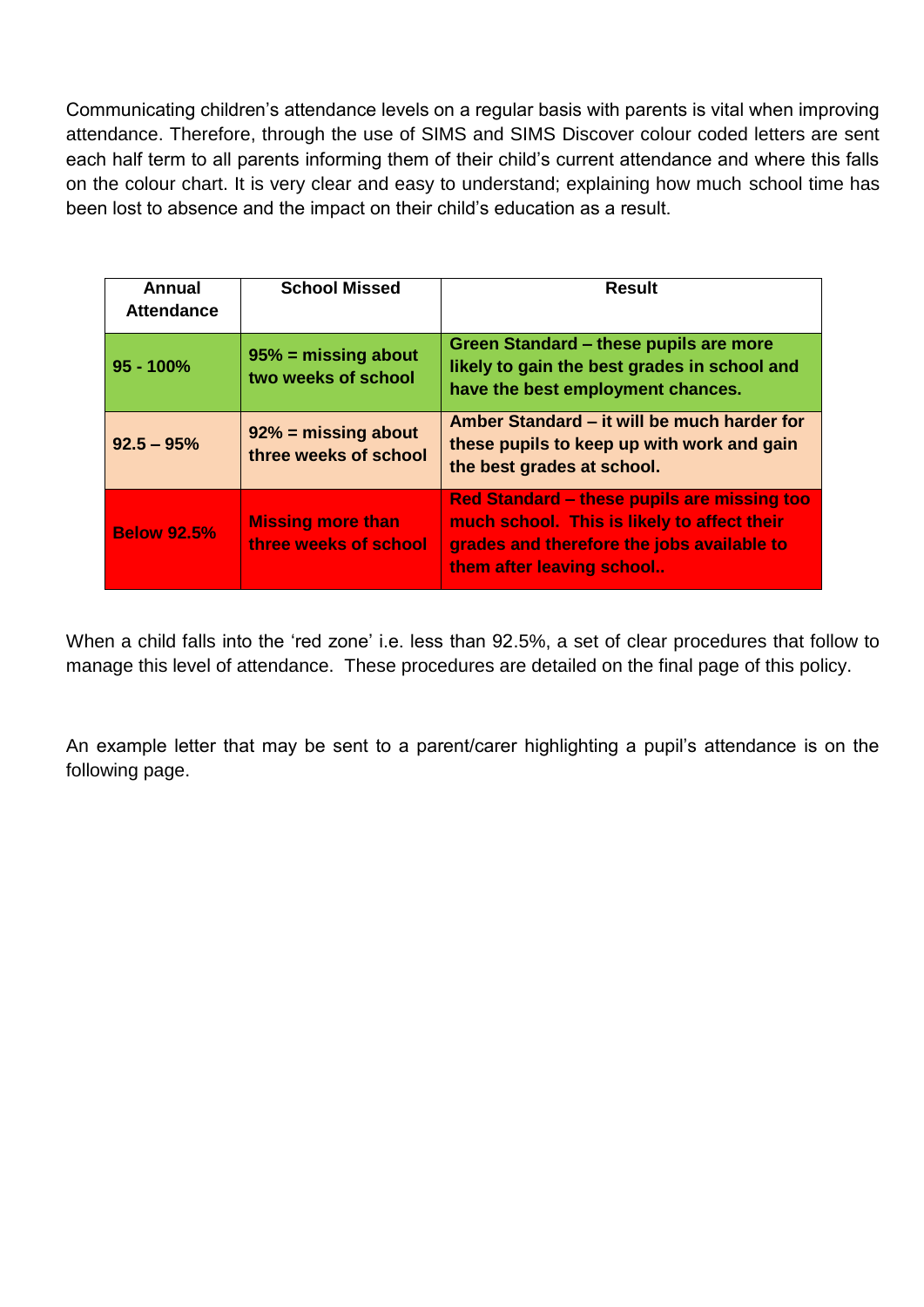## **EXAMPLE LETTER**

### **Attendance Information**

Name of child ………………………………………………….. Form: ………………………………

Your child's attendance is currently 100%

We wish to congratulate your child on their excellent attendance of 100% so far this year. This is an excellent achievement and what we would consider to be the GOLD standard.

| Annual<br><b>Attendance</b> | <b>School Missed</b>                              | <b>Result</b>                                                                                                                                                         |
|-----------------------------|---------------------------------------------------|-----------------------------------------------------------------------------------------------------------------------------------------------------------------------|
| $95 - 100%$                 | $95%$ = missing about<br>two weeks of school      | Green Standard - these pupils are more<br>likely to gain the best grades in school and<br>have the best employment chances.                                           |
| $92.5 - 95%$                | $92\%$ = missing about<br>three weeks of school   | Amber Standard – it will be much harder for<br>these pupils to keep up with work and gain<br>the best grades at school.                                               |
| <b>Below 92.5%</b>          | <b>Missing more than</b><br>three weeks of school | Red Standard – these pupils are missing too<br>much school. This is likely to affect their<br>grades and therefore the jobs available to<br>them after leaving school |

As a school we believe that good attendance is where success starts.

Thank you for your continued support in our drive to ensure good attendance.

Best wishes,

Headteacher